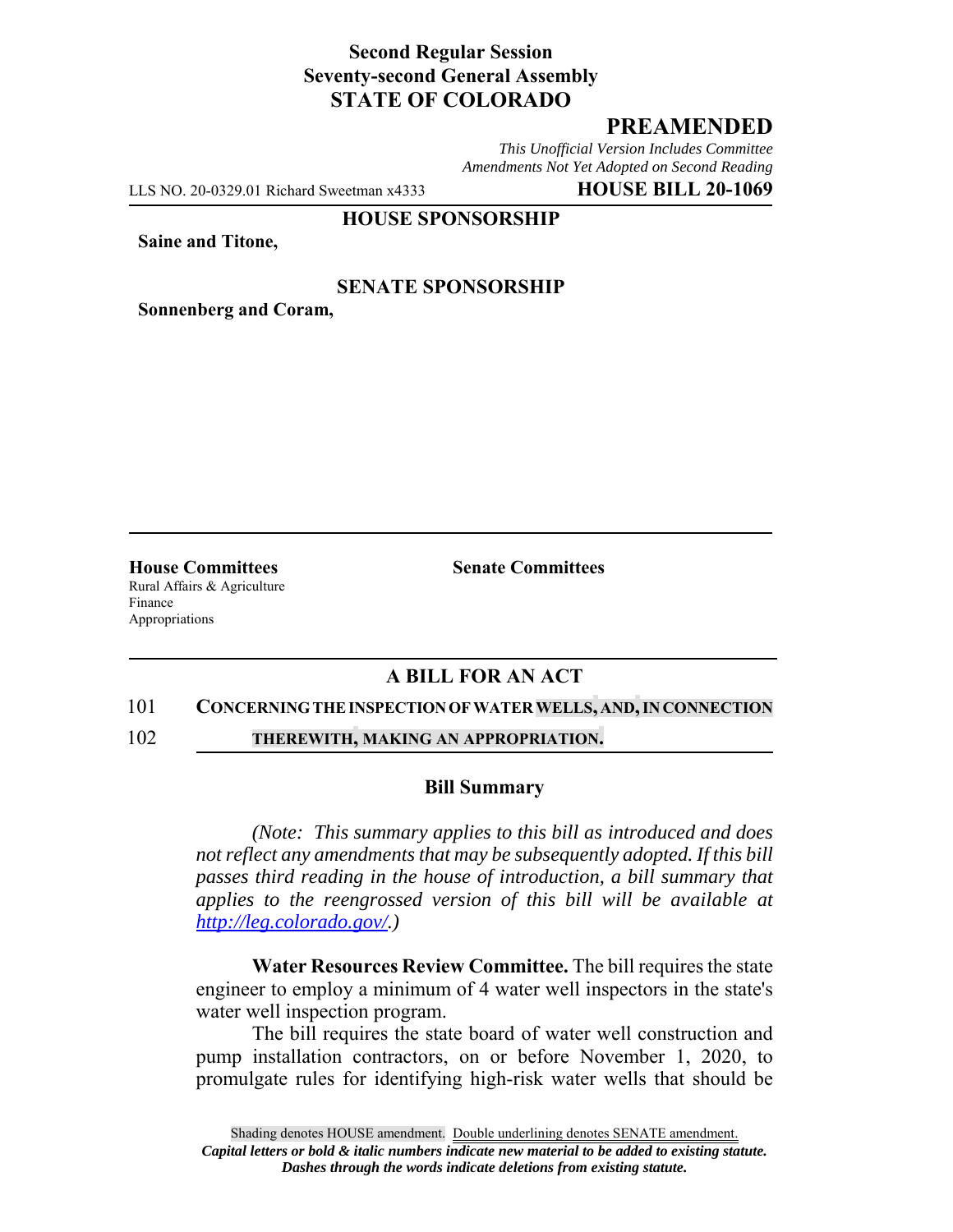prioritized for inspection. Thereafter, the state engineer shall use the rules to identify high-risk water wells and shall prioritize the inspection of high-risk water wells.

The bill clarifies that money in the well inspection cash fund shall be appropriated to and expended by the state engineer only for the well inspection program.

 *Be it enacted by the General Assembly of the State of Colorado:* **SECTION 1.** In Colorado Revised Statutes, 37-91-113, **amend** (1); and **add** (4) as follows: **37-91-113. Well inspection program - high-risk wells - rules.** (1) The state engineer shall monitor compliance with this article ARTICLE 91, including by inspecting water well construction and pump installation. 7 and may ON AND AFTER THE EFFECTIVE DATE OF THIS SUBSECTION (1), AS AMENDED, THE STATE ENGINEER SHALL employ A MINIMUM OF FOUR 9 inspectors for such THIS purpose. AT LEAST ONE INSPECTOR MUST BE PRIMARILY CONCERNED WITH THE INSPECTION OF WATER WELL CONSTRUCTION AND PUMP INSTALLATION IN WATER DIVISION 1, AS 12 DEFINED IN SECTION 37-92-201 (1)(a), AND AT LEAST ONE INSPECTOR MUST BE PRIMARILY CONCERNED WITH THE INSPECTION OF WATER WELL CONSTRUCTION AND PUMP INSTALLATION IN WATER DIVISION 2, AS 15 DEFINED IN SECTION 37-92-201 (1)(b). THE STATE ENGINEER SHALL PAY 16 the costs of such monitoring and inspection shall be paid from the well 17 inspection cash fund created by IN section 37-80-111.5.

18 (4) ON OR BEFORE NOVEMBER 1, 2020, THE BOARD SHALL 19 PROMULGATE RULES FOR IDENTIFYING HIGH-RISK WELLS THAT SHOULD BE 20 PRIORITIZED FOR INSPECTION. THEREAFTER, THE STATE ENGINEER SHALL:

21 (a) USE THE RULES TO IDENTIFY HIGH-RISK WELLS; AND

22 (b) PRIORITIZE THE INSPECTION OF HIGH-RISK WELLS.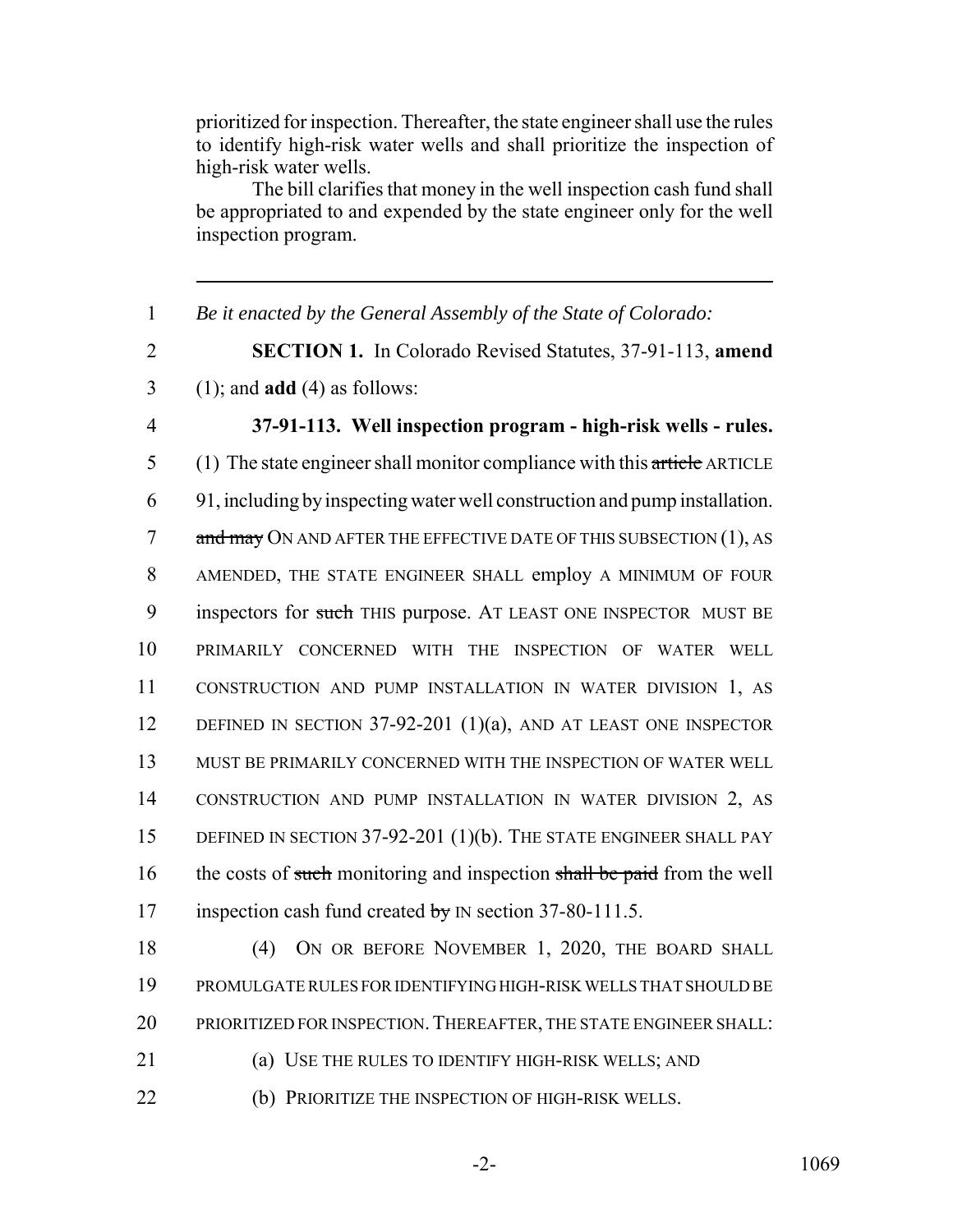1 **SECTION 2.** In Colorado Revised Statutes, 37-80-111.5, **amend** 2  $(1)(d)$  as follows:

3 **37-80-111.5. Fees - rules - satellite monitoring system cash** 4 **fund - well inspection cash fund - created.** (1) (d) Of each fee collected 5 pursuant to sections 37-90-105  $\left(\frac{3}{a}\right)(\frac{a}{1})$  and  $\left(\frac{4}{a}\right)(\frac{a}{a})(I)(C)$  AND 6 *(4)(a)(II)*; 37-90-107  $\left(\frac{7}{d}(d)(f)(7)(d)(f)(C)\right)$ ; 37-90-116  $\left(\frac{1}{a}, \frac{1}{c}\right)$ , and 7 (1)(h) *(1)(a)(II), (1)(c)(II), AND (1)(h)(II)*; 37-90-137 (2)(a) *(II)*; 7*(a) (II)*; 8 and 37-92-602 (3)(a) and (5), forty *(3)(a)(II)* AND *(5)(b)*, SEVENTY-FIVE 9 dollars shall be credited to the well inspection cash fund, which fund is 10 hereby created. Moneys MONEY in the well inspection cash fund shall be 11 appropriated to and expended by the state engineer ONLY for the purposes 12 established in section 37-91-113. Any moneys MONEY credited to the well 13 inspection cash fund and unexpended at the end of any given fiscal year 14 remain REMAINS in the fund and do DOES not revert to the general fund. 15 All interest derived from the deposit and investment of this MONEY IN THE 16 fund remain REMAINS in the fund and do DOES not revert to the general 17 fund. 18 **SECTION 3.** In Colorado Revised Statutes, 37-90-105, **amend**

19 (3)(a)(I)(C) and (4)(a)(II) as follows:

20 **37-90-105. Small capacity wells.** (3) (a) (I) (C) Effective July 1, 21 2006, wells of the type described in this section may be constructed only 22 upon the issuance of a permit in accordance with the provisions of this 23 section. A fee of one hundred THIRTY-FIVE dollars shall accompany IS 24 REQUIRED WITH any application for a new well permit under this section. 25 A fee of sixty NINETY-FIVE dollars shall accompany IS REQUIRED WITH 26 any application for a replacement well of the type described in subsection 27 (1) of this section.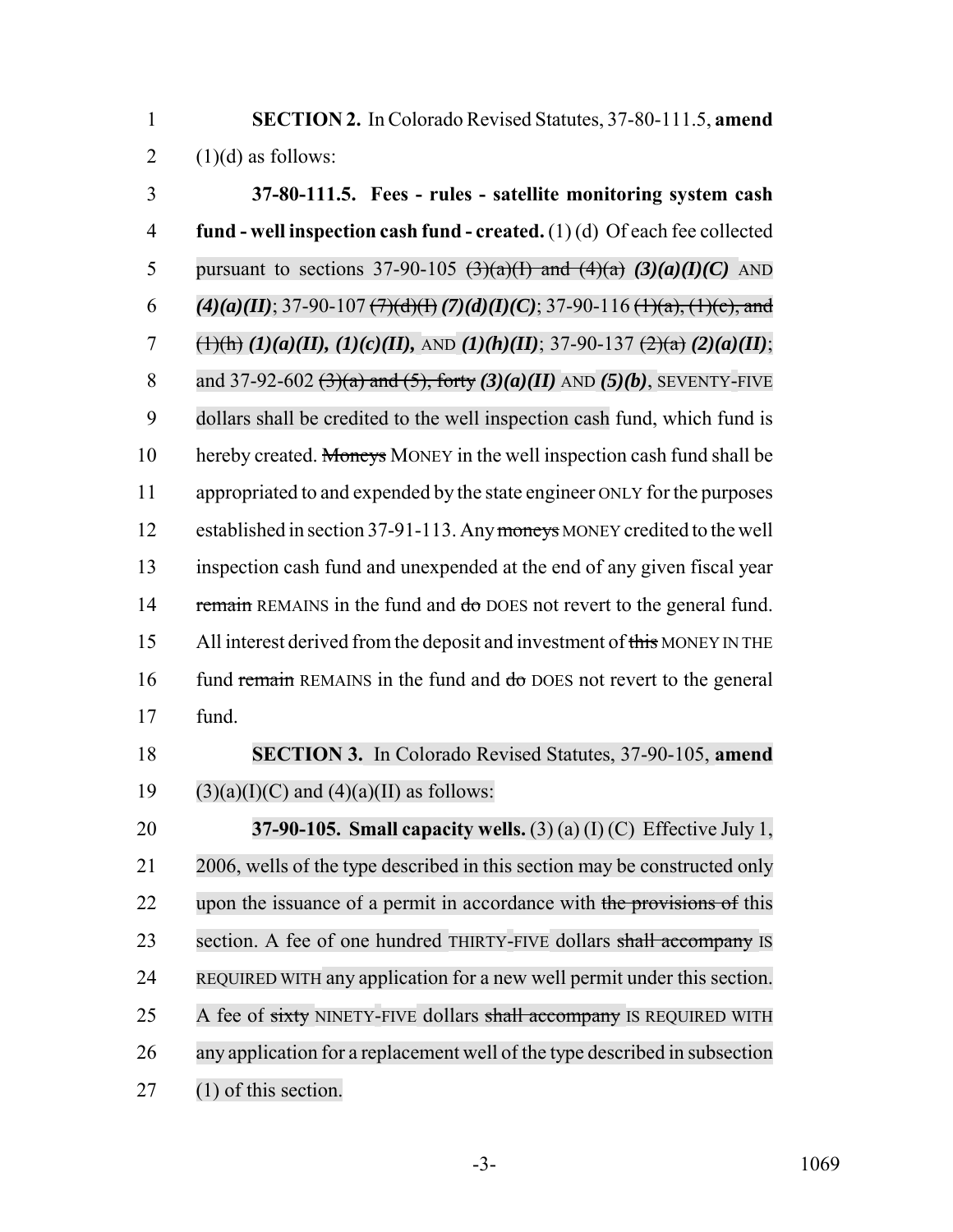| $\mathbf{1}$   | $(4)$ (a) (II) Effective July 1, 2006, any wells of the type described       |
|----------------|------------------------------------------------------------------------------|
| $\overline{2}$ | by this section that were put to beneficial use prior to May 8, 1972, and    |
| 3              | any wells that were used exclusively for monitoring and observation          |
| $\overline{4}$ | purposes prior to August 1, 1988, not of record in the office of the state   |
| 5              | engineer, may be recorded in that office upon written application,           |
| 6              | payment of a processing fee of one hundred THIRTY-FIVE dollars, and          |
| 7              | permit approval. The record shall MUST include the date the water is         |
| $8\,$          | claimed to have been first put to beneficial use.                            |
| 9              | <b>SECTION 4.</b> In Colorado Revised Statutes, 37-90-107, amend             |
| 10             | $(7)(d)(I)(C)$ as follows:                                                   |
| 11             | 37-90-107. Application for use of groundwater - publication                  |
| 12             | of notice - conditional permit - hearing on objections - well permits.       |
| 13             | $(7)$ (d) (I) (C) Effective July 1, 2006, any person desiring a permit for a |
| 14             | well to withdraw groundwater for a beneficial use from the Dawson,           |
| 15             | Denver, Arapahoe, or Laramie-Fox Hills aquifers shall make application       |
| 16             | to the commission on a form to be prescribed by the commission. A fee        |
| 17             | of one hundred THIRTY-FIVE dollars shall MUST be submitted with the          |
| 18             | application, which sum shall not be refunded.                                |
| 19             | SECTION 5. In Colorado Revised Statutes, 37-90-116, amend                    |
| 20             | $(1)(a)(II), (1)(c)(II), and (1)(h)(II)$ as follows:                         |
| 21             | 37-90-116. Fees. (1) The state engineer or the commission shall              |
| 22             | collect the following fees:                                                  |
| 23             | (a) (II) Effective July 1, 2006, with an application for the use of          |
| 24             | groundwater, one hundred THIRTY-FIVE dollars, which sum shall not be         |
| 25             | refunded.                                                                    |
| 26             | (c) (II) Effective July 1, 2006, for issuing a permit to modify or           |
| 27             | replace an existing well, one hundred THIRTY-FIVE dollars.                   |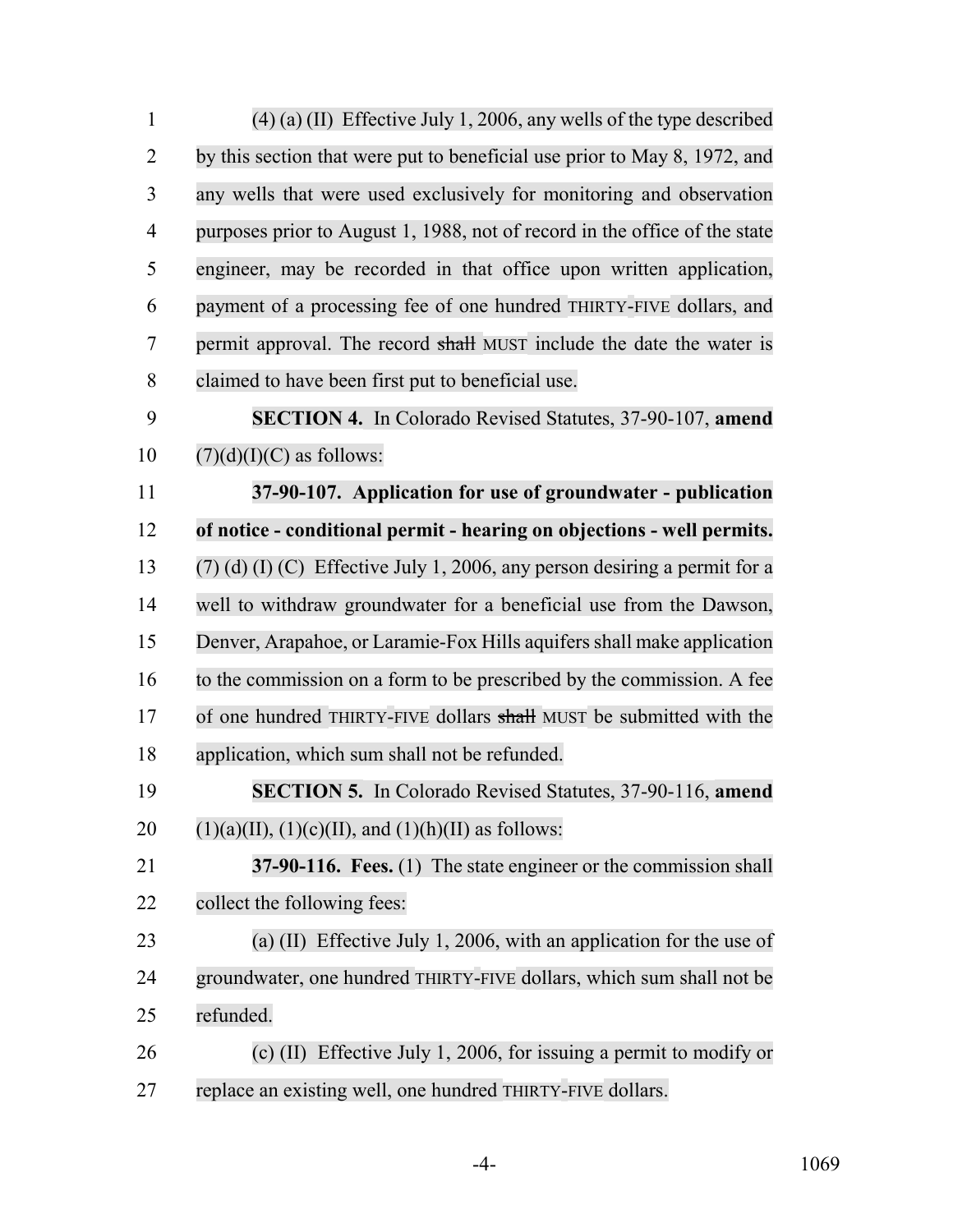| $\mathbf{1}$   | (h) (II) Effective July 1, 2006, with an application for any change               |
|----------------|-----------------------------------------------------------------------------------|
| $\overline{2}$ | in a well permit, whether conditional or final, submitted pursuant to             |
| 3              | section 37-90-111 $(1)(g)$ , one hundred THIRTY-FIVE dollars, which sum           |
| $\overline{4}$ | shall not be refunded.                                                            |
| 5              | <b>SECTION 6.</b> In Colorado Revised Statutes, 37-90-137, amend                  |
| 6              | $(2)(a)(II)$ as follows:                                                          |
| $\overline{7}$ | 37-90-137. Permits to construct wells outside designated                          |
| 8              | basins - fees - permit no groundwater right - evidence - time                     |
| 9              | <b>limitation - well permits - rules.</b> (2)(a)(II) Effective July 1, 2006, upon |
| 10             | receipt of an application for a replacement well or a new, increased, or          |
| 11             | additional supply of groundwater from an area outside the boundaries of           |
| 12             | a designated groundwater basin, accompanied by a filing fee of one                |
| 13             | hundred THIRTY-FIVE dollars, the state engineer shall make a                      |
| 14             | determination as to whether or not the exercise of the requested permit           |
| 15             | will materially injure the vested water rights of others.                         |
| 16             | <b>SECTION 7.</b> In Colorado Revised Statutes, 37-92-602, amend                  |
| 17             | $(3)(a)(II)$ and $(5)(b)$ as follows:                                             |
| 18             | 37-92-602. Exemptions-presumptions-legislative declaration                        |
| 19             | - definitions. (3) (a) (II) Effective July 1, 2006, wells of the type             |
| 20             | described in paragraphs (b) to (d) of subsection $(1)$ SUBSECTIONS $(1)(b)$       |
| 21             | TO $(1)(d)$ of this section may be constructed only upon the issuance of a        |
| 22             | permit in accordance with the provisions of this subsection (3). A person         |
| 23             | desiring to use such a well shall submit an application for a permit              |
| 24             | accompanied by a fee of sixty NINETY-FIVE dollars for an application              |
| 25             | under paragraph (c) of this subsection $(3)$ SUBSECTION $(3)(c)$ OF THIS          |
| 26             | SECTION and a fee of one hundred THIRTY-FIVE dollars for an application           |
| 27             | under paragraph (b) of this subsection $(3)$ SUBSECTION $(3)(b)$ OF THIS          |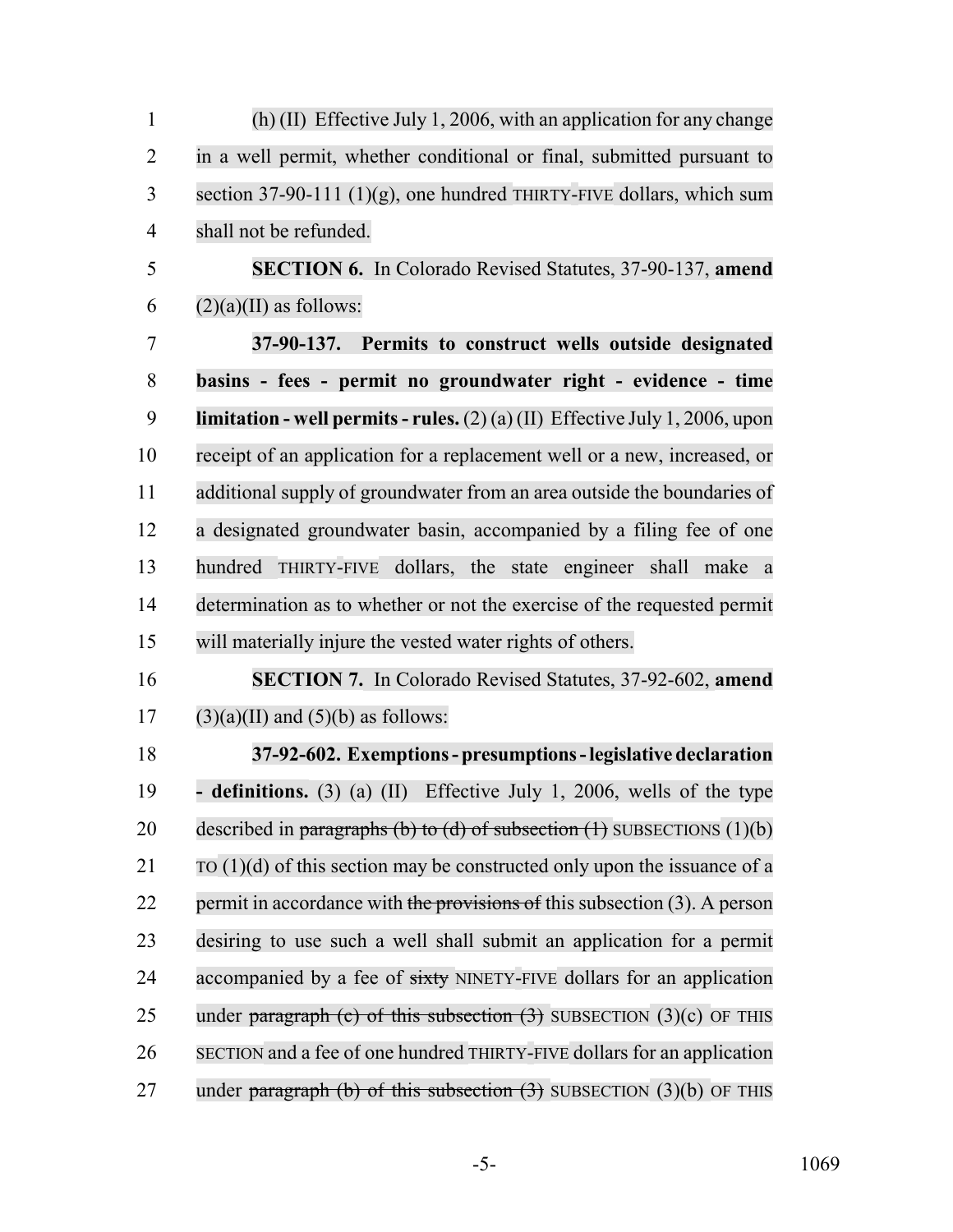SECTION.

 (5) (b) Effective July 1, 2006, any wells exempted by this section that were put to beneficial use prior to May 8, 1972, and any wells that were used exclusively for monitoring and observation purposes prior to August 1, 1988, not of record in the office of the state engineer may be recorded in that office upon written application, payment of a processing fee of one hundred THIRTY-FIVE dollars, and permit approval. The record 8 shall MUST include the date the water is claimed to have been appropriated or first put to beneficial use. **SECTION 8. Appropriation.** (1) For the 2020-21 state fiscal year, \$143,789 is appropriated to the department of natural resources for 12 use by the division of water resources. This appropriation is from the well inspection cash fund created in section 37-80-111.5 (1)(d), C.R.S. To implement this act, the division may use this appropriation as follows: (a) \$109,769 for personal services, which amount is based on an assumption that the division will require an additional 1.8 FTE; (b) \$30,100 for operating expenses; (c) \$3,920 for vehicle lease payments. (2) For the 2020-21 state fiscal year, \$3,920 is appropriated to the department of personnel. This appropriation isfromreappropriated funds 21 received from the department of natural resources under subsection  $(1)(c)$  of this section. To implement this act, the department of personnel may use this appropriaiton for vehicle replacement lease/purchase. **SECTION 9. Act subject to petition - effective date.** This act takes effect at 12:01 a.m. on the day following the expiration of the ninety-day period after final adjournment of the general assembly (August 5, 2020, if adjournment sine die is on May 6, 2020); except that, if a